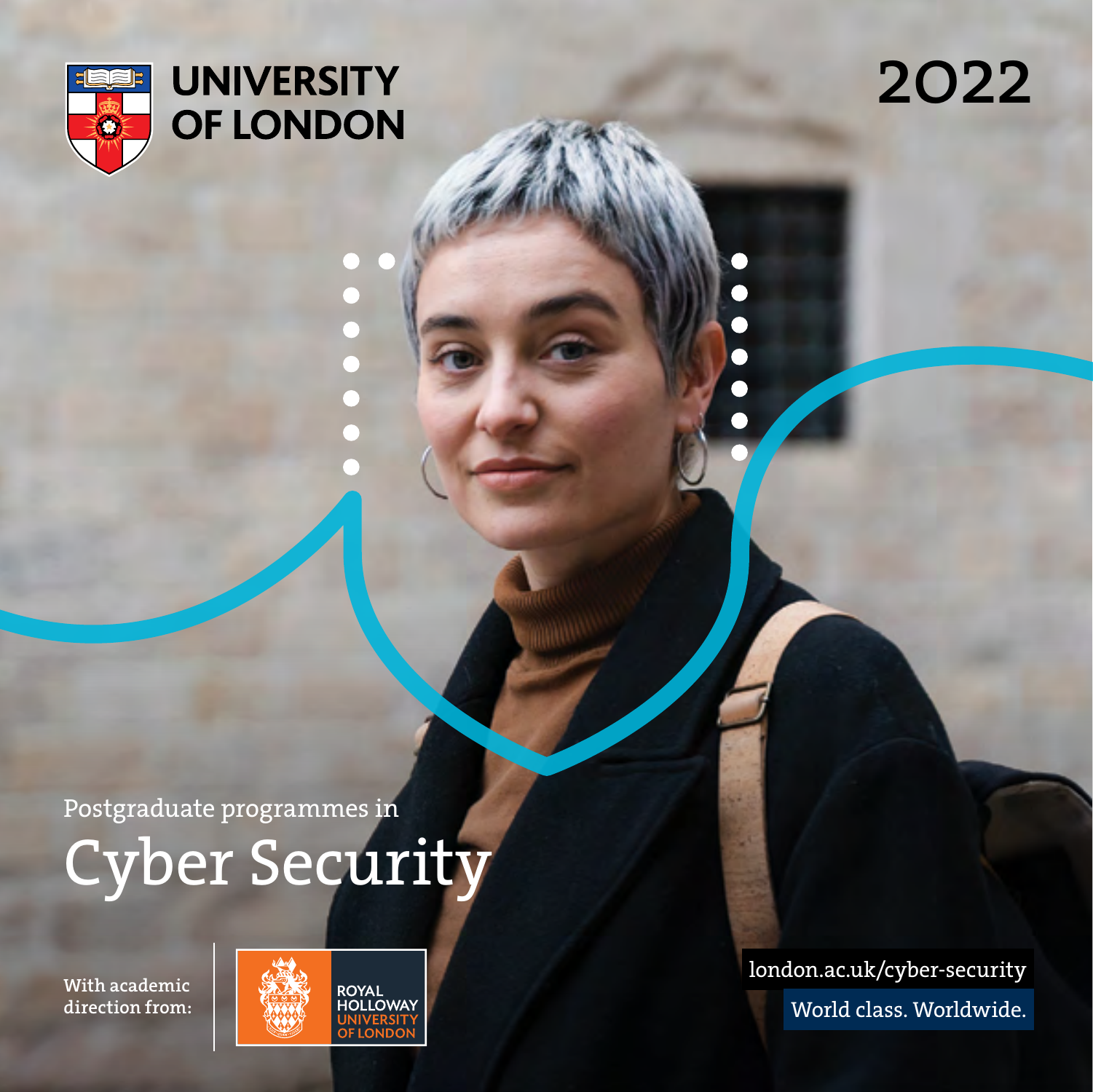## Join the World Class

Gain hands-on experience with real-world case studies **Gain hands-on experience with real-world case studies**<br>This degree offers a combination of modules covering important<br>axess guch as sequrity management and governance *sybergime* areas such as security management and governance, cybercrime, applied cryptography and information privacy. Through these modules, you'll gain hands-on experience with the latest industry case studies to help you make an impact at any organisation.

#### Learn from world-class cyber security experts

2 Learn from world-class cyber security experts<br>
You'll benefit from the wide-ranging expertise of pioneering and<br>
influential asademise, researchers and prefessionals in the system influential academics, researchers and professionals in the cyber security field. As you advance through the curriculum, you'll learn about the most relevant tools, techniques, and technologies from thought leaders defining the future of cyber security.

**3** Employability and career progression<br>This programme is targeted at career-m This programme is targeted at career-minded individuals who wish to develop their professional skills with academic and practical insights into the subject of cyber security.

#### Study at your own pace, on your schedule

**4 Study at your own pace, on your schedule**<br>Studying a University of London degree online gives you the flexibility to<br>work while you study turning almost any leastion into your own alasance work while you study, turning almost any location into your own classroom without the costs of face-to-face study on campus.

5 A mark of excellence Earn an internationally recognised qualification from the University of London. The University has a track record of teaching, innovation and research dating back 160 years.

2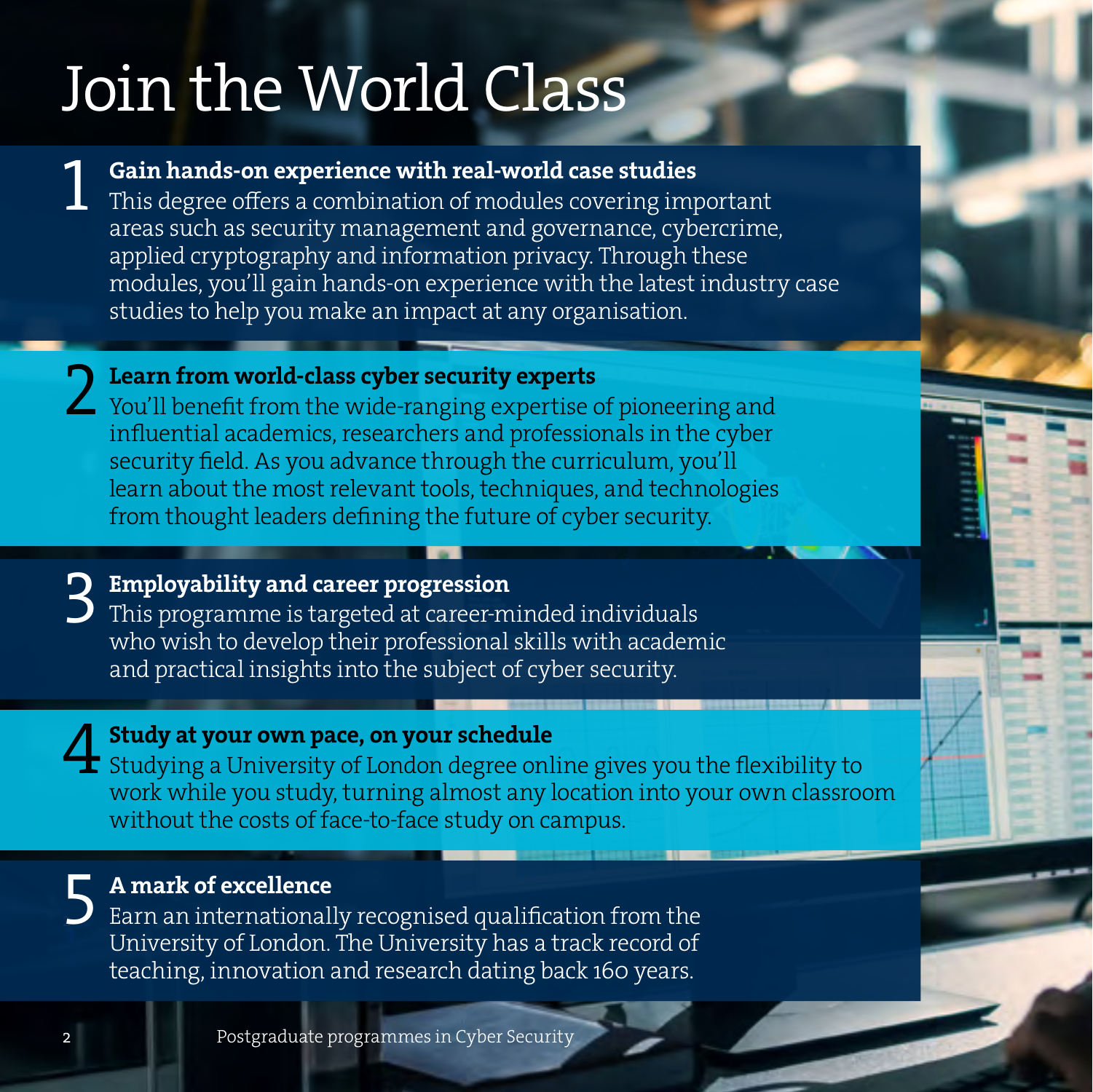"In a fast changing environment of worldwide access to higher education, a University of London degree continues to offer a guarantee of quality, value and intellectual rigour."

 Professor Wendy Thomson Vice-Chancellor, University of London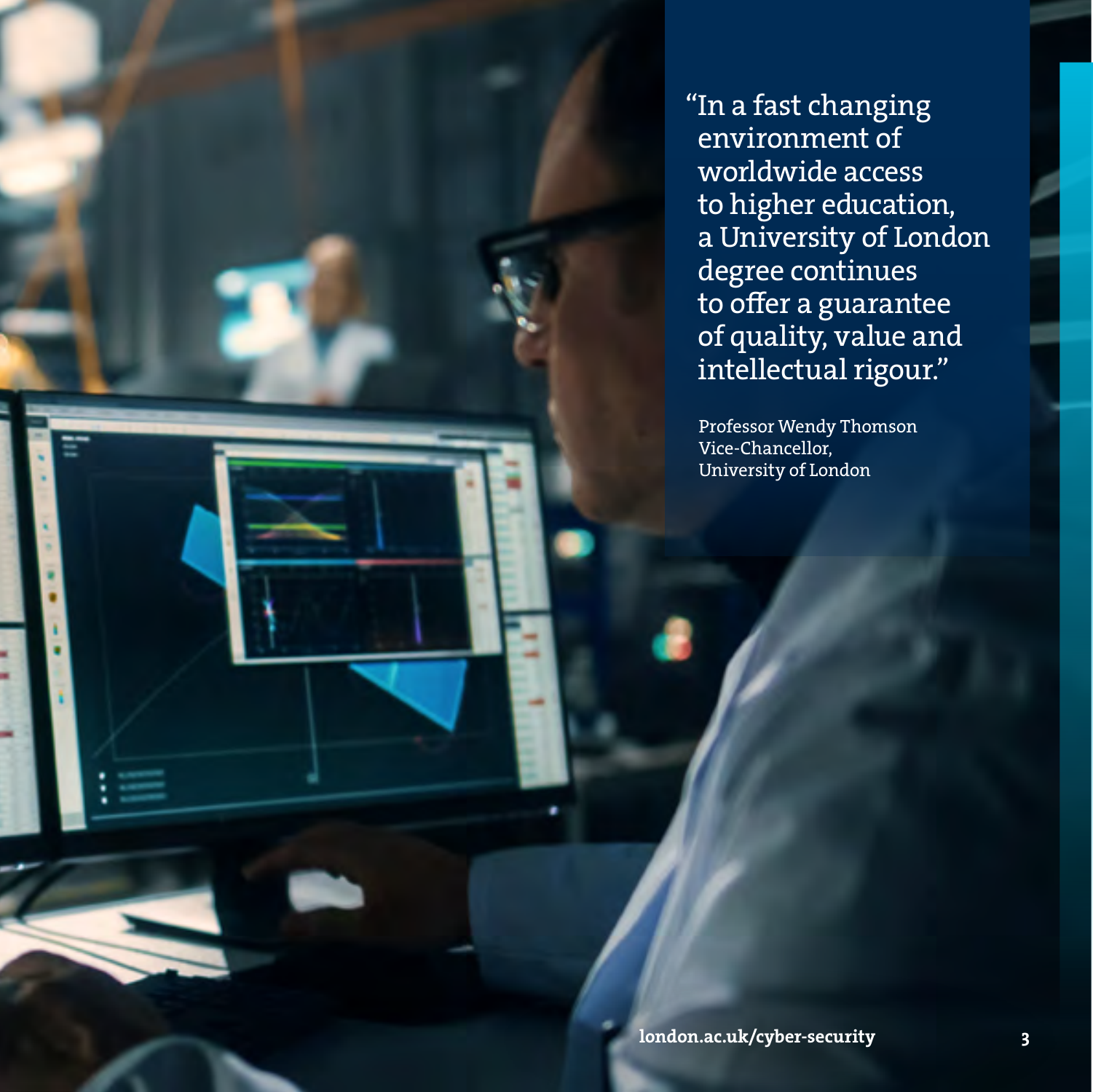### Your prestigious University of London qualification

#### About your qualification

When you graduate with a degree, diploma or certificate from the University of London you will receive two important documents – your Final Diploma (the parchment you receive on graduation) and a Diploma Supplement.

#### The Final Diploma

- Indicates that you were registered with the University of London and awarded a University of London degree, diploma or certificate.
- Gives the name of Royal Holloway, University of London as the Member Institution that developed the syllabus and provided assessment.
- Features the University of London crest and the Vice-Chancellor's signature.

#### The Diploma Supplement

- Describes the nature, level and content of the programme you successfully completed.
- Includes the transcript of courses taken, marks achieved and overall classification.
- States the role of Royal Holloway, University of London and the method of study.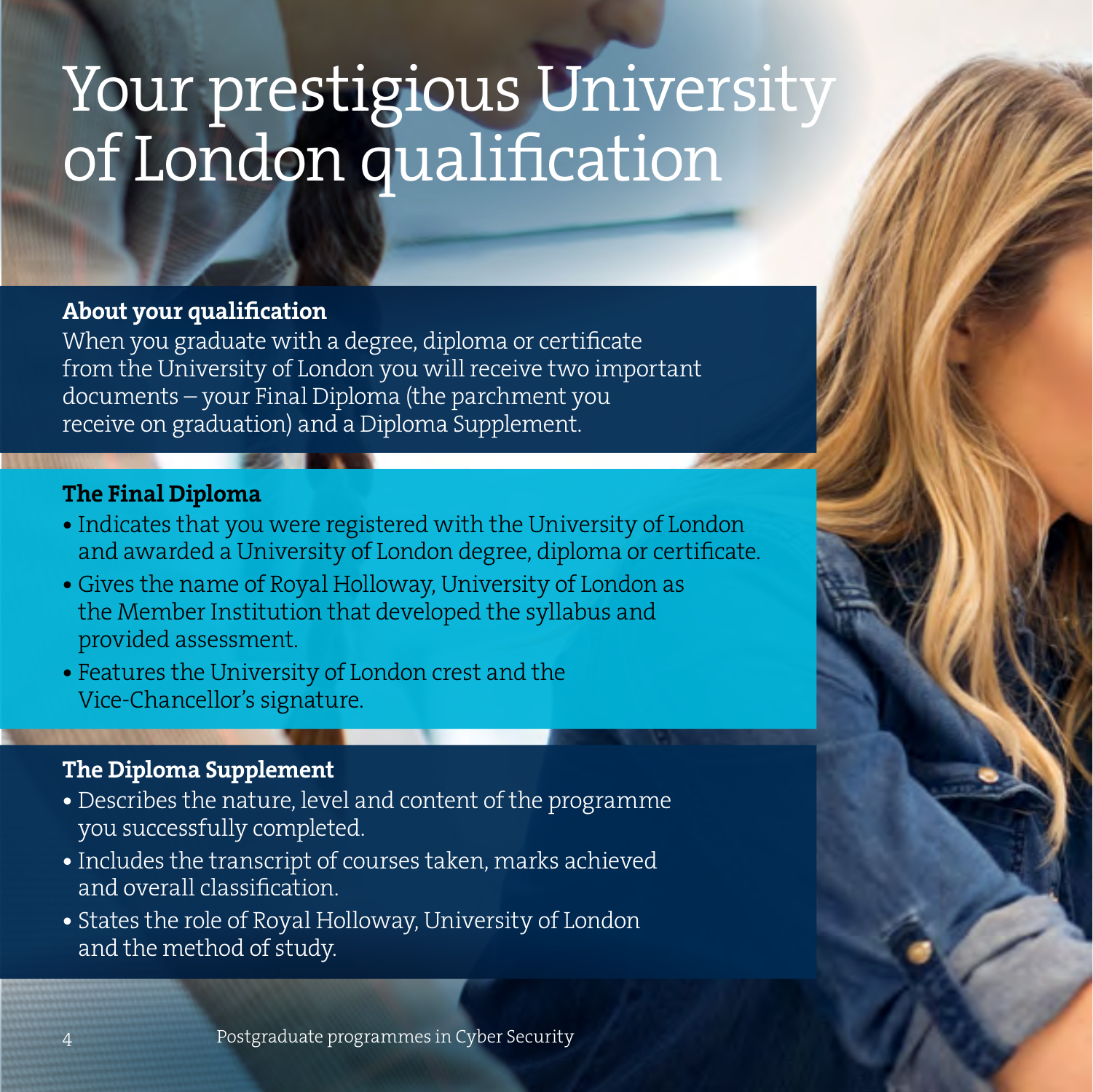### **Contents**

#### Postgraduate programmes in Cyber Security

| A University of London degree from anywhere<br>in the world                              |  |
|------------------------------------------------------------------------------------------|--|
| A trusted name in global education                                                       |  |
| Build essential skills to help you advance your<br>career as a cyber security specialist |  |
| Collaboration with Coursera                                                              |  |
| How you study                                                                            |  |
| Entrance requirements and further information                                            |  |

### Key dates

Applications and registration open

27 June 2022

Applications close

12 September 2022

Registrations close

26 September 2022

Programme starts 10 October 2022

Intake per year April, October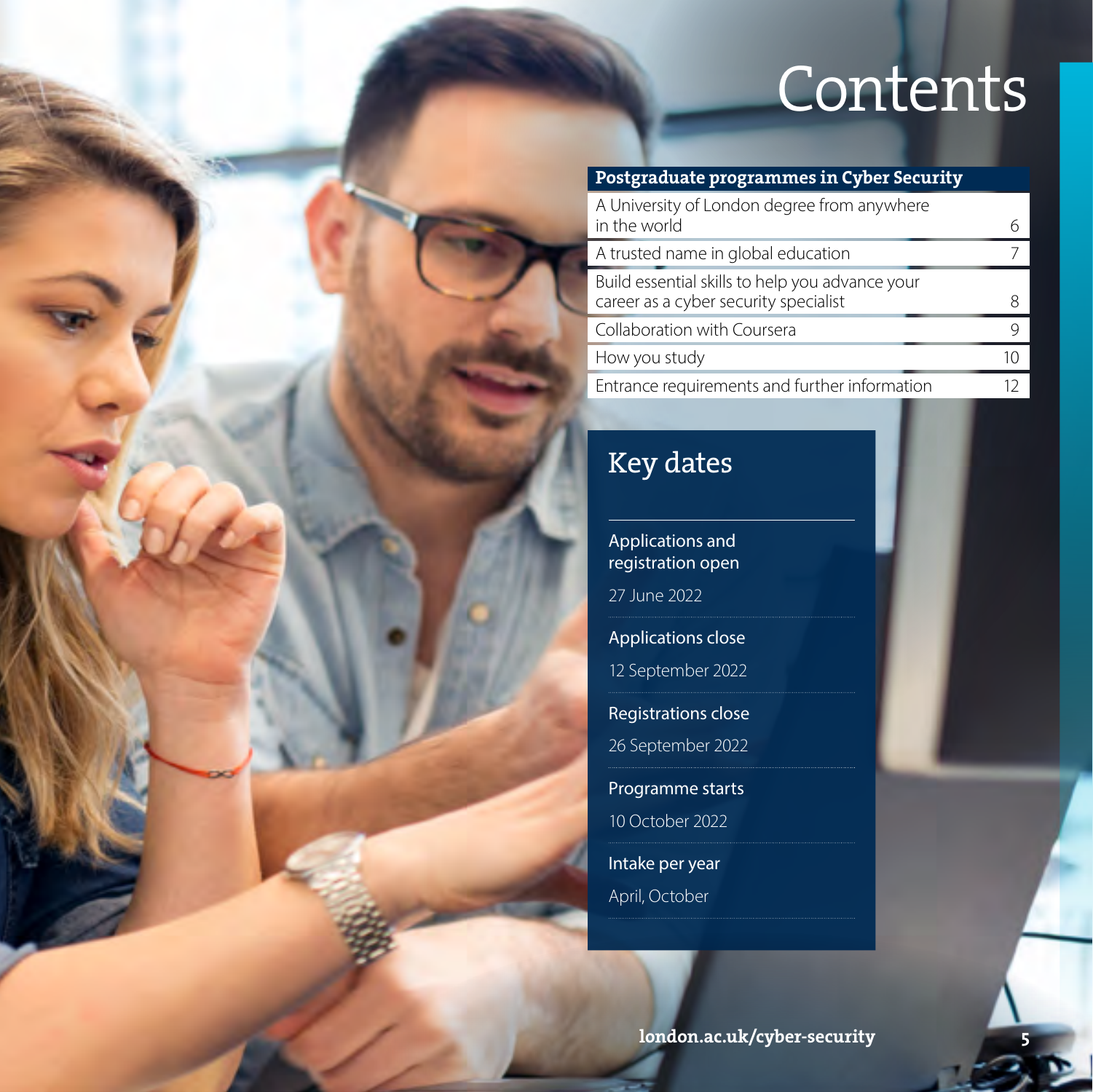### <span id="page-5-0"></span>A University of London degree from anywhere in the world



### Dr Konstantinos Mersinas

Senior Lecturer, Distance Learning Programme Director

In this programme, your focus will be on mastering practical applied skills that have immediate relevance to current and emerging demands in the cybersecurity field. You'll work with real-world case studies that are being constantly updated to reflect new and timely challenges, and you'll build your skills with instruction from working professionals who are bringing their real-world challenges and solutions into the classroom.

Royal Holloway, University of London, is home to the Information Security Group (ISG), one of the largest academic security groups in the world. It brings together in a single institution expertise in education, research and practice in the field of Information

Security. The ISG also includes the Smart Card Centre of Excellence. In recognition of its work, the ISG received a prestigious Queen's Anniversary Prize for Higher and Further Education.

The programme's faculty maintain strong ties with industry and consistently leverage these relationships to ensure that the curriculum is responsive and reflective of current and emerging demands in the field. As a learner in this programme, you can be confident that the skills you're learning align with the latest industry demands and expectations. This vocational emphasis helps to ensure that you emerge from the programme well-prepared to achieve career success in the field.

The MSc Cyber Security programme provides a current broad view of the field, encouraging learners from various and diverse backgrounds to join. Your learning journey will include direct access to programme tutors who are also industry professionals with specific expertise in key areas of cyber security, including graduates of Royal Holloway's Information Security programmes. This unique combination of experiences means you'll not only have the support you need to succeed in the programme, but you'll also be prepared for professional career success after you graduate.



Please note that the Programme Director is unable to respond to individual enquiries relating to the MSc Cyber Security. If you have any questions, please contact us via the [enquiry form](https://sid.london.ac.uk/sid/login/newuserform.aspx?CourseCode=PMS-CYSEC-LN), or register your interest in the programme via **[Coursera](https://www.coursera.org/degrees/msc-cyber-security-london)**.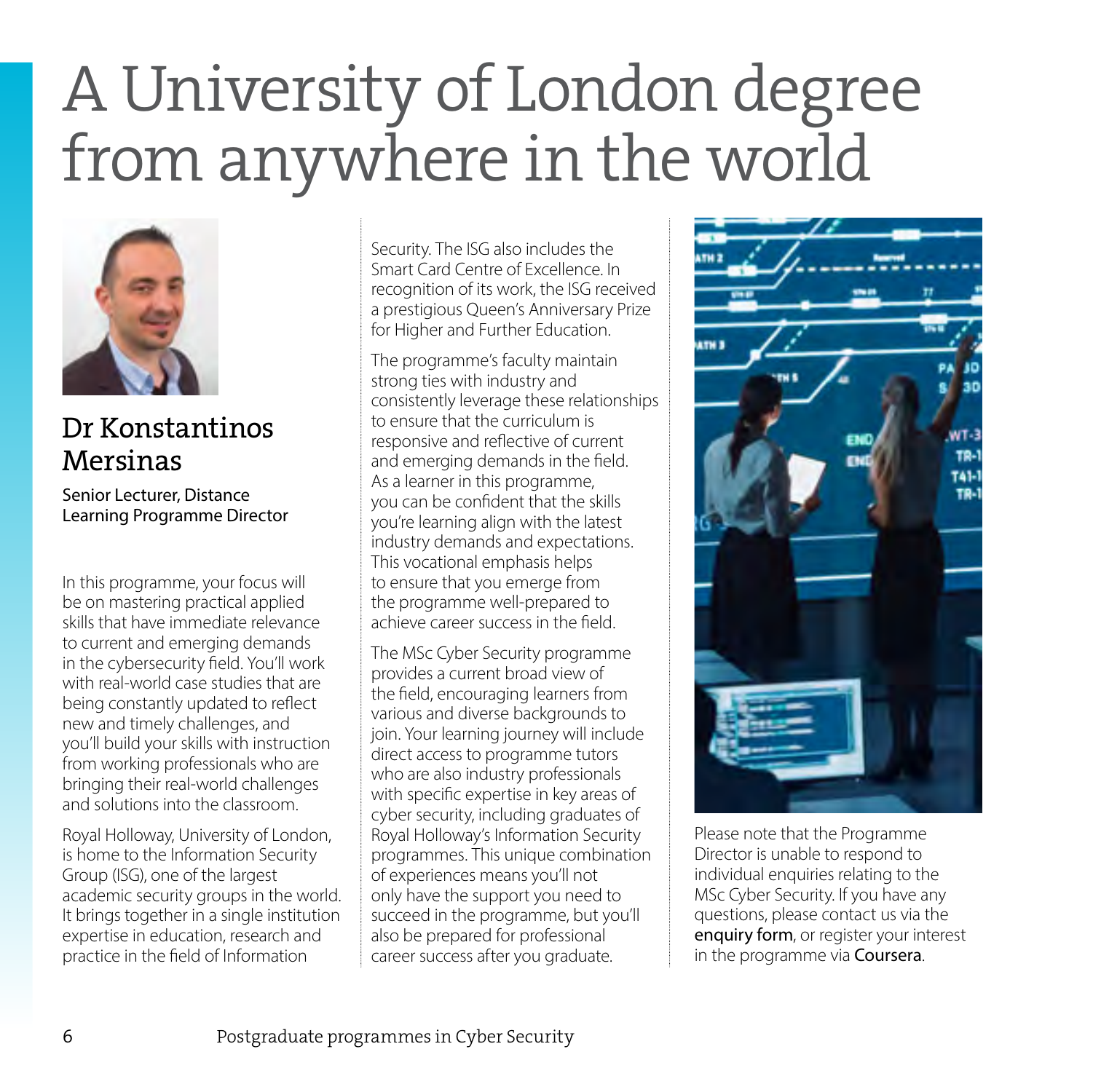## <span id="page-6-0"></span>A trusted name in global education

The University of London is one of the world's leading universities, internationally recognised for its high academic standards. This reputation is based on the outstanding teaching and research of our 17 Member Institutions.

Upon finishing a programme of study, graduates automatically become part of the University of London alumni community, a diverse global network of more than one million graduates. Among former students are seven Nobel Prize winners, including Nelson Mandela and Charles Kao, a pioneer in the development of fibre-optics.

#### London made global

Founded in 1836, the University of London is one of the oldest and most prestigious universities in the UK and is internationally regarded as a centre of academic excellence. In 1858, we made our degrees available to study anywhere in the world.

Today, we have more than 50,000 students in over 190 countries, studying on 100-plus degrees, diplomas and certificates.

#### Learn from internationally renowned experts

The programme has been developed with Royal Holloway, University of London. Royal Holloway is ranked among the top 25 universities in the UK by the 2022 *Guardian* University Guide, and is highly regarded for its strong industry ties, dynamic and engaged community of professional alumni, and its foundational commitment to diversity and inclusion.

Royal Holloway is recognised as a UK Academic Centre of Excellence in Cyber Security Research (ACE– CSR) and has received an ACE–CSE Gold Award in recognition of the institution's excellence in cyber security education by the National Cyber

Security Centre (NCSC). The ISG at Royal Holloway also recently earned an Athena SWAN award recognising its commitment to, and excellence in, advancing gender equality.

Throughout your studies you'll be taught by world-class cyber security experts with decades of both industry and academic experience. As pioneering and influential researchers, academics and professionals in the security field, the programme's faculty regularly provide expert advice to a range of major bodies, including UK All-Party Parliamentary Groups, the International Organization for Standardisation, the International Electrotechnical Commission, the European Telecommunications Standards Institute and the Internet Engineering Task Force.

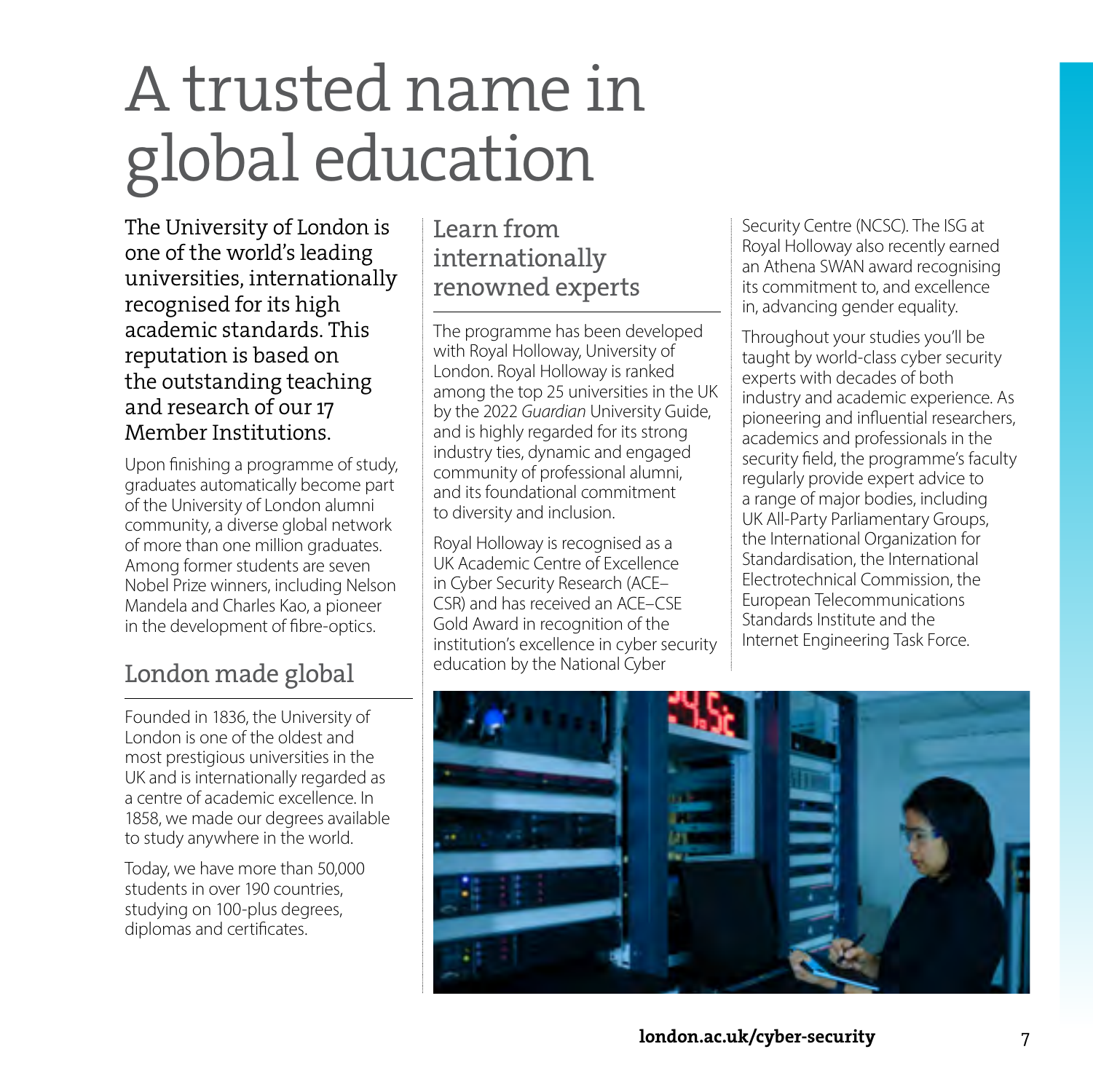### Build essential skills to help you advance your career as a cyber security specialist



This master's degree is designed for aspiring professionals who are looking to gain valuable insight into the methods, approaches and concepts in cyber security.

You'll build essential foundation skills over the long term, while gaining hands-on experience with the

latest industry case studies. You'll learn a broad range of timely and relevant topics to prepare you for real-world career success and ensure that you can make an immediate impact at any organisation.

By studying this programme, you will gain:

**•** practical applied skills relevant to current and emerging demands in the cyber security field

- **•** the ability to master the latest and most relevant tools, techniques, strategies and technologies
- the ability to think critically about how organisations manage security
- **•** direct access to industry professionals with specific expertise in key areas of cyber security
- **•** experience of working with realworld case studies that reflect new and timely challenges
- **•** independent critical and evaluative skills, and intellectual curiosity for life-long learning
- **•** a globally recognised qualification from one of the top 25 universities in the UK with a long history of leadership and innovation in information security and cyber security.

In some countries, qualifications earned by distance and flexible learning may not be recognised by certain authorities or regulators for the purposes of public sector employment or further study. We advise you to explore the local recognition status before your register, even if you plan to receive support from a local teaching institution.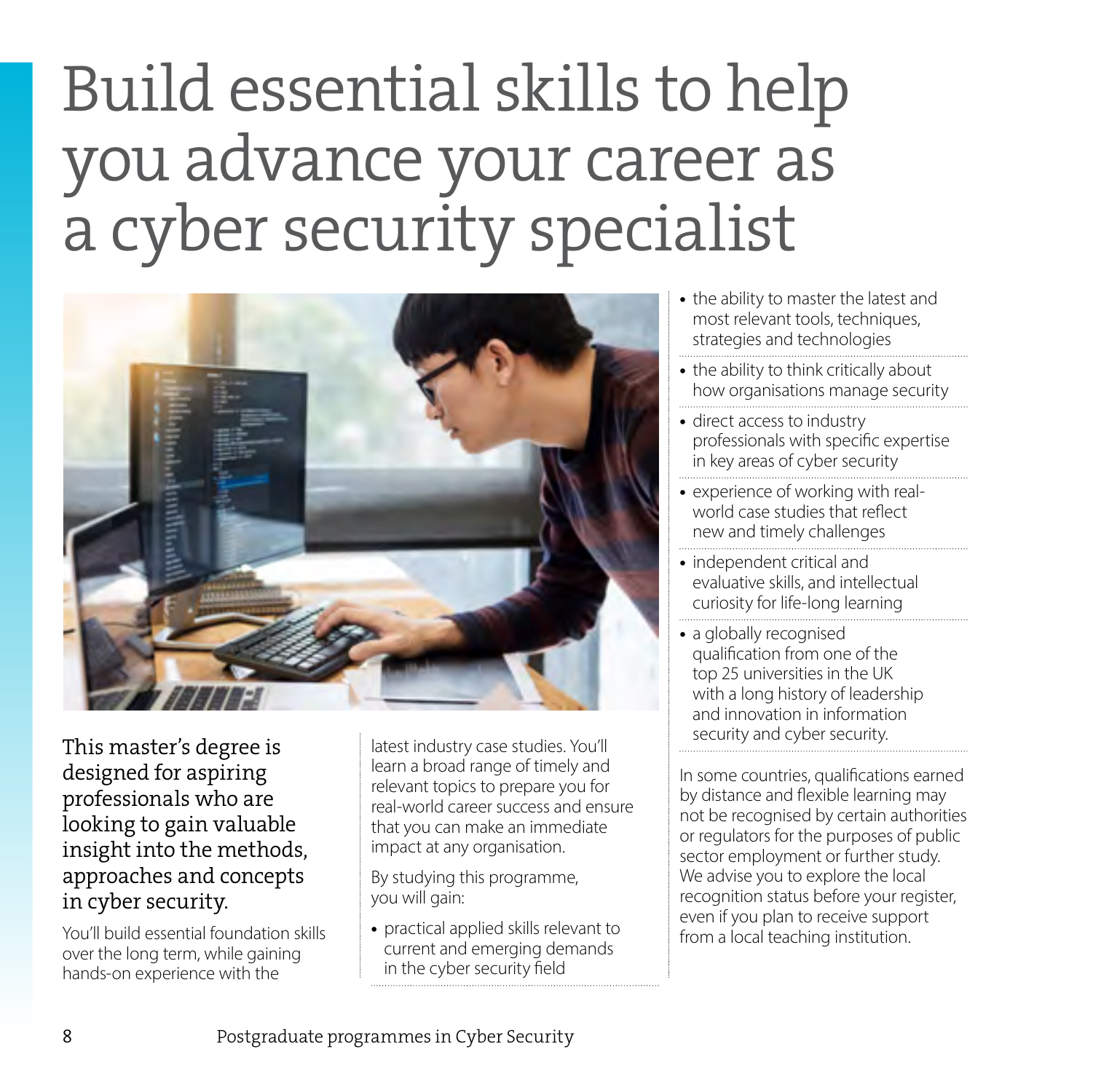# Collaboration with Coursera

#### An academic first approach

We are extremely proud to have been the first university to partner with Coursera when it embarked on its first bachelor's degree back in 2018. The University of London has more than 53 courses on the Coursera platform, generating over 3.4 million Coursera learner enrolments. Coursera has over 97 million registered learners spread over more than 5,400 courses and more than 640 specialisations. They've partnered with some of the world's leading universities, which include Johns Hopkins University, University of Michigan, The Hong Kong University of Science and Technology, and Shanghai Jiao Tong University. Coursera's courses are used by leading brands to train and update their staff. You can read more about Coursera at: [about.coursera.org](https://about.coursera.org/)

#### US-imposed restrictions

United States export control regulations prevent Coursera from offering services and content to users in certain countries or regions. More information about which countries or regions are affected can be found at: bit.ly/intl-restrictions

Coursera must enforce this restriction in order to remain in compliance with US law and, for that reason, we advise that all learners check this information before applying to the programme.



#### Welcome from Betty Vandenbosch, CCO

We are honoured that the University of London is launching its fourth degree programme on Coursera. This new programme enables the next generation of cyber security leaders to earn a flexible, affordable degree from one of the top 25 universities in the UK. The Master of Science in Cyber Security was designed by leading experts at the ISG, recognised as one of eight Academic Centres of Excellence in Cyber Security Research in the UK. Through lectures you can watch at any time, real-world projects and online tutorials showcasing the latest tools, you will study and learn how to apply security management, cybercrime, cryptography and information privacy skills. This jobrelevant programme will prepare you for the nearly six million new cyber security jobs that will emerge by 2025 – of which nearly 100,000 will be in the UK. I am eager for the incoming

students, and eventual graduates, of this programme to shape the future of cyber security and help keep organisations safer and more secure.

#### About Coursera

Coursera was launched in 2012 by two Stanford Computer Science professors, Andrew Ng and Daphne Koller, with a mission to provide universal access to world-class learning. It is now one of the largest online learning platforms in the world, with 97 million registered learners as of December 2021. Coursera partners with over 250 leading university and industry partners to offer a broad catalogue of content and credentials, including courses, specialisations, professional certificates, guided projects, and bachelor's and master's degrees. Institutions around the world use Coursera to upskill and reskill their employees, citizens and students in fields such as data science, technology, and business. Coursera became a B Corp in February 2021.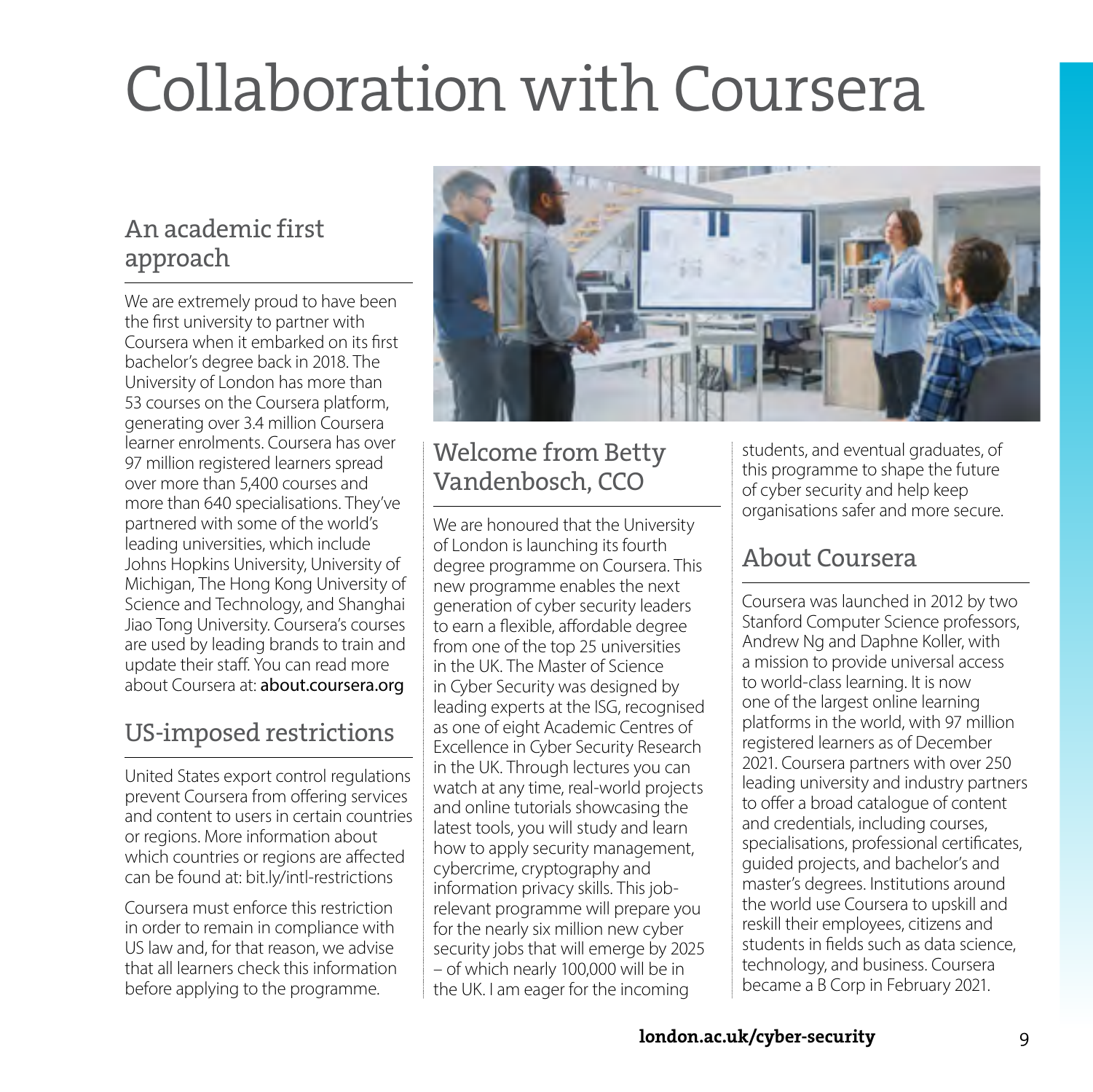### <span id="page-9-0"></span>How you study



The programme offers a variety of highly engaging learning materials and activities. Your learning experience will be enhanced with an accessible and attractive virtual learning platform and opportunities for self-assessment so you can understand your own progress.

A range of integrated knowledge and skills development approaches are used to encourage learning: prerecorded videos, readings, formative discussion forums, formative multiplechoice quizzes and online tutorials.

Each 15-credit module comprises weekly topics, corresponding to the key content items detailed in the module descriptors, and equating to approximately 10–12 hours of directed learning per week. There are four study sessions in a year, each lasting 10 weeks. Sessions begin in October, January, April and July. Each session is followed by an assessment submission point.

#### Programme structure

- The MSc Cyber Security consists of:
- 10 core modules (15 credits each)

one Project module (30 credits)

The PGDip Cyber Security consists of:

one core module (15 credits)

seven optional modules (15 credits each)

The PGCert Cyber Security consists of:

one core module (15 credits)

three optional modules (15 credits each)

Select modules from the MSc Cyber Security are available to study on a stand-alone basis, subject to module availability. You may take three modules (45 credits total) on a standalone basis without being registered for the PGCert, PGDip or MSc.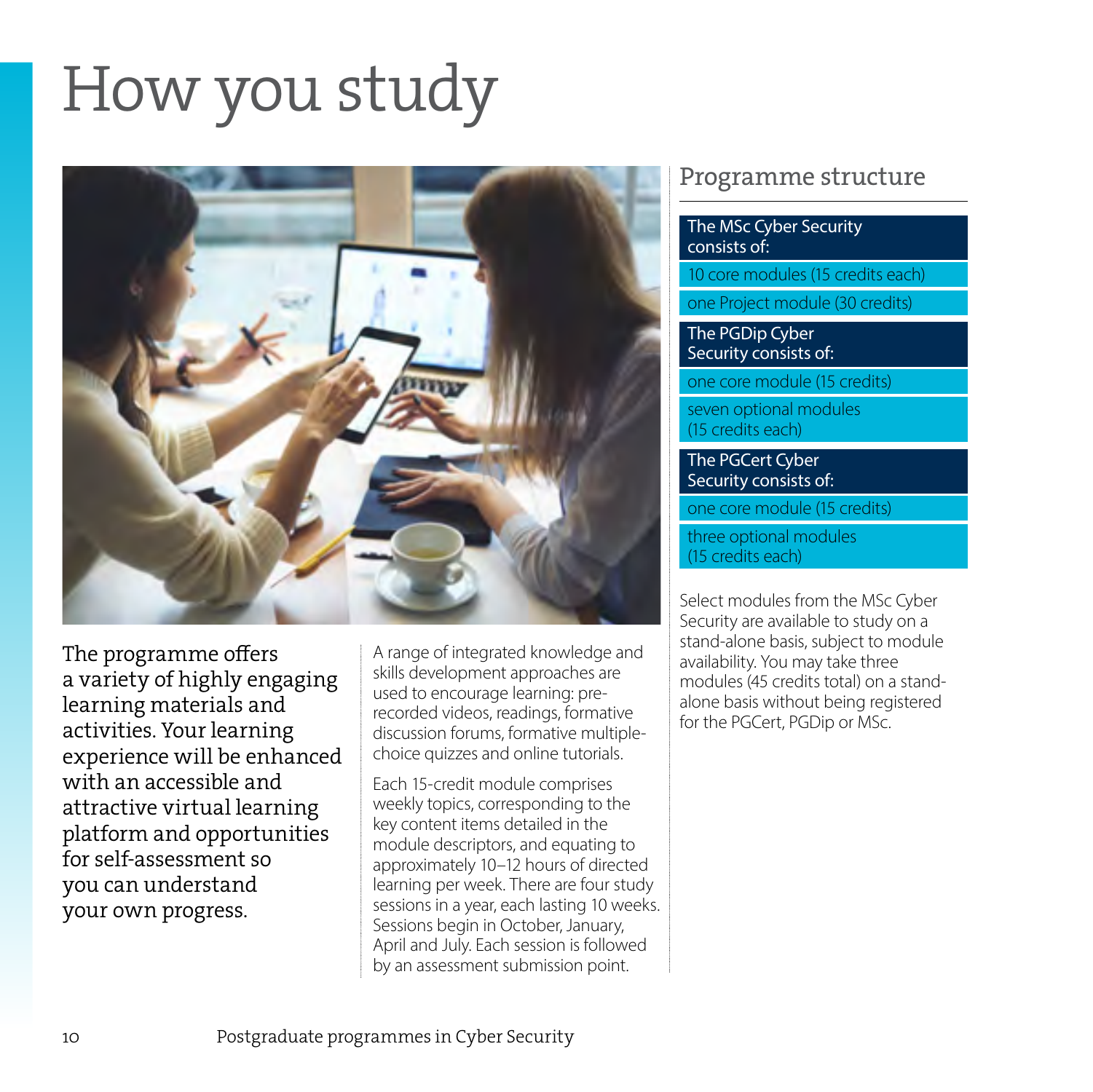#### Online support

The programme is delivered online and there is no requirement to come to the UK as part of your studies. Our flexible online programme allows you to work around your own schedule and leads to a globally-recognised qualification.

When you register, we will give you access to the Student Portal. You can then access your University of London email account and other key resources including:

**•** The Student Guide which provides information is common to all students and gives useful information about your relationship with the University of London through to graduation.

- **•** The Virtual Learning Environment (VLE) which provides access to:
	- **-** Study materials (including lessons, activities and assignments)
	- **-** Sample examination questions and formative multiple-choice quizzes (MCQs) to aid revision.
	- **-** Online tutorials and interactive webinars provide support and guidance throughout each study session.
- **•** Communication tools such as discussion forums, Slack (a cloudbased messaging system) and Zoom (video conferencing software).
- **•** Online Student Relationship Managers will guide students through their learning journey.



- **•** The Online Library provides access to over 100 million academic electronic items comprising ebooks, ejournals, conference proceedings etc. In addition, you can request items which are not held in the library via the Online Library's Inter Library Loans service with the British Library. All registered students have free access to the University of London's Online Library via: [onlinelibrary.london.ac.uk](https://onlinelibrary.london.ac.uk/)
- **•** Senate House Library provides free reference access for all registered distance and flexible learning students.

#### Study materials

All essential resources, activities, videos, discussions and support are provided through the VLE. This allows you to fit your studies around your work commitments. There is no need to purchase additional textbooks.

#### Time commitment

The flexible approach to learning allows students to complete the MSc Cyber Security in a minimum of two years (subject to module availability) to a maximum of five years.

You can study at your own pace, either part time or full time, adjusting the intensity of learning to suit your needs.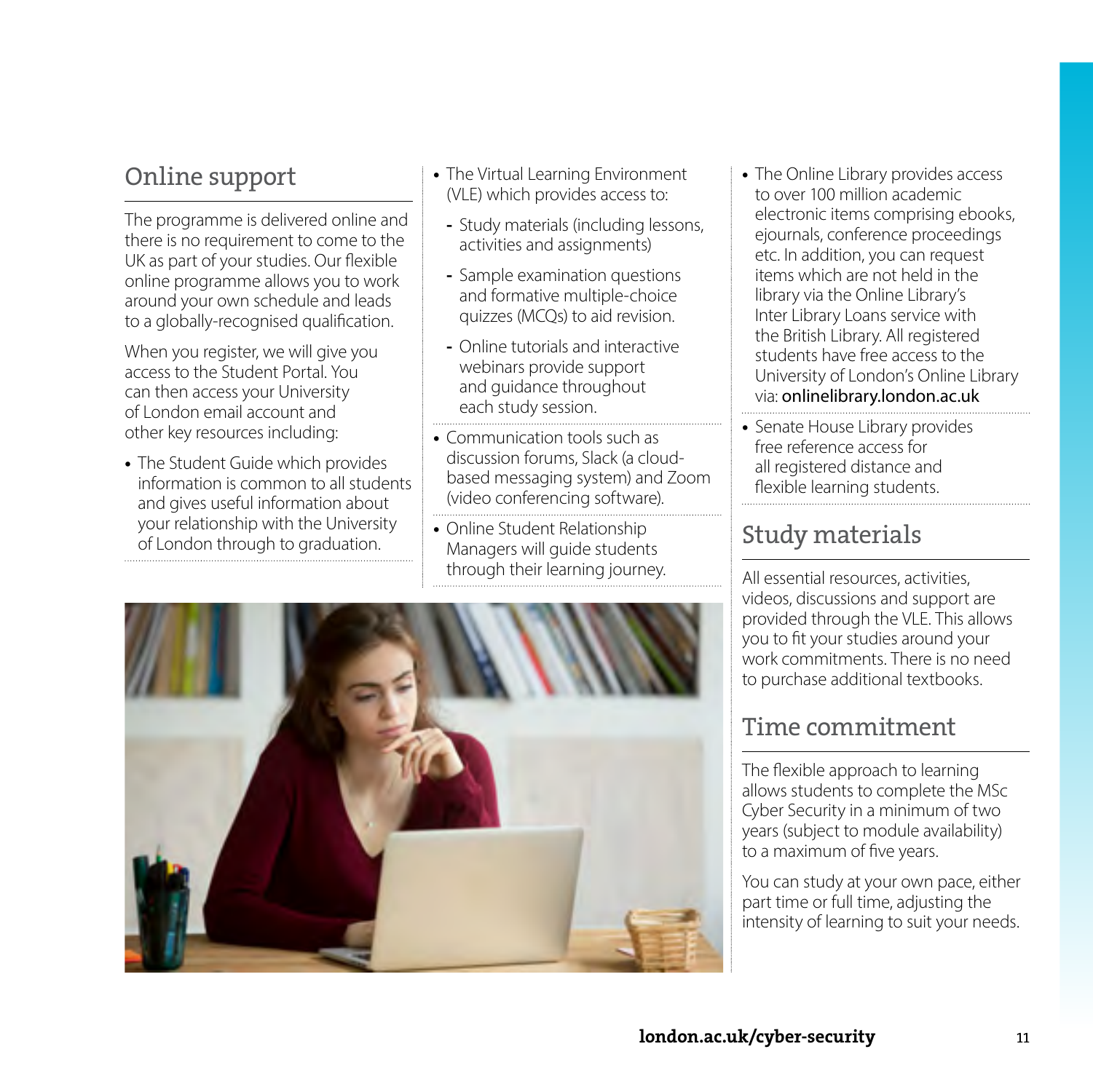### Entrance requirements and further information

To register for the MSc Cyber Security, you will normally need to satisfy our general entry requirements. The University of London welcomes qualifications from across the world, which are equivalent to UK GCSEs and A levels. This degree is open to those with non-traditional qualifications via our performancebased route. This route also welcomes applications from those with relevant work experience but no formal qualifications. For further information visit: london.ac.uk/cyber-security

#### Entry route 1: Direct entry route

To qualify to register for the MSc, PGDip or PGCert you will need a bachelor's degree which is considered at least comparable to a UK second-class honours degree from an institution acceptable to the University.

#### Entry route 2: Performance-based admissions

If applicants do not meet the requirements for direct entry, they can apply for the MSc via the performance-based admissions (PBA) route. To qualify for entrance via the PBA route you will need a third-class bachelor's degree or Aegrotat.

Applicants with an appropriate professional experience qualification from a recognised professional body will be considered on an individual basis. Students on the PBA route may transfer to the MSc on successful completion of two modules (30 credits).

#### Entrance requirements for stand-alone individual modules

To qualify to register for a stand-alone individual module you will need a thirdclass bachelor's degree or Aegrotat.

#### Recognition of Prior Learning (RPL)

We consider applications for RPL on the basis of studies successfully completed at an appropriate level.

If you are registering on the MSc Cyber Security, you may apply for RPL for up to 120 credits (eight 15-credit modules).

If you are registering on the PGDip Cyber Security, you may apply for RPL for up to 75 credits (five 15-credit modules).

If you are registering on the PGCert Cyber Security, you may apply for RPL for up to 30 credits (two 15-credit modules)

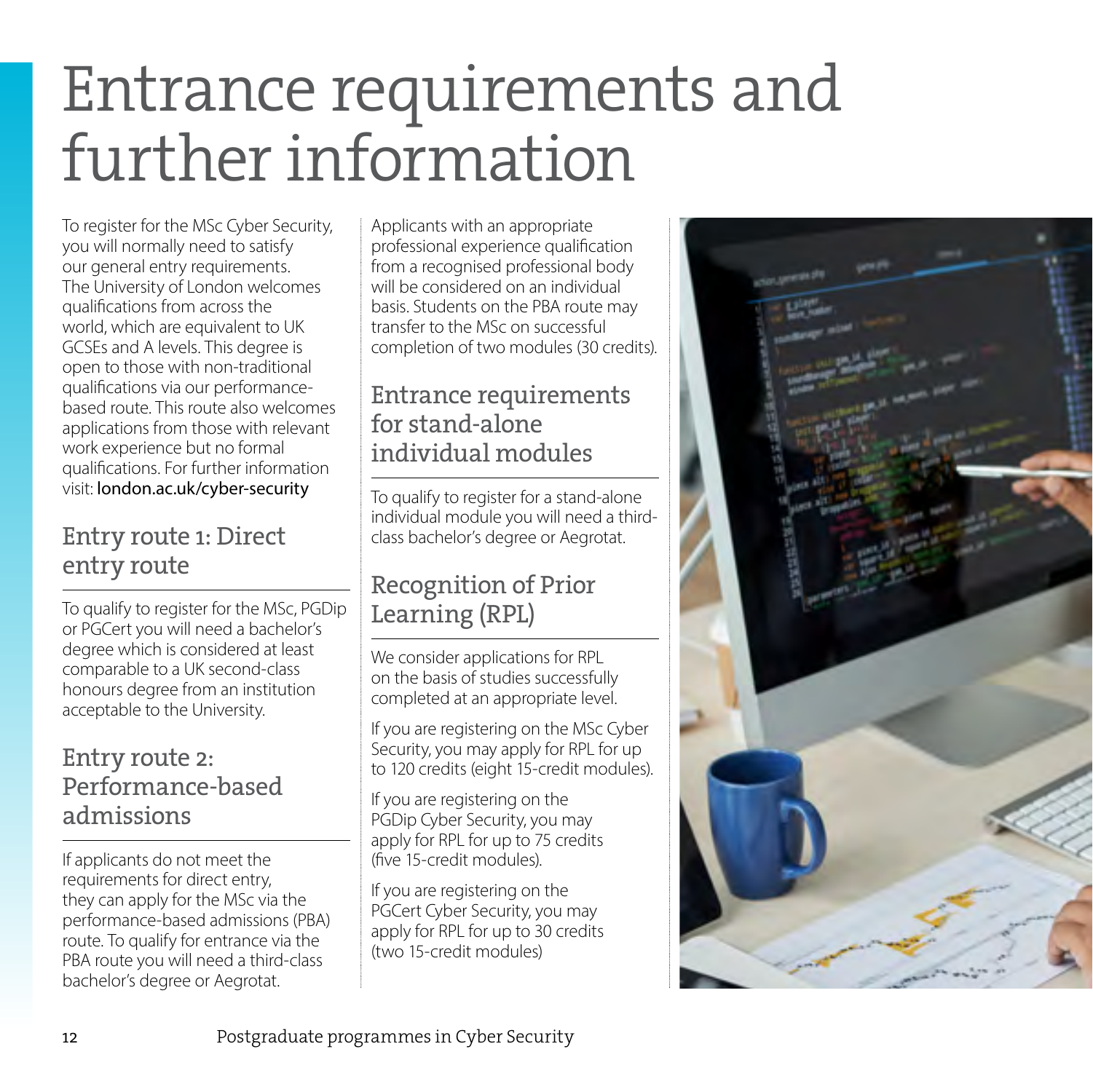

#### English language requirements

You must satisfy the English language requirements for the programme. For more information on the requirements please visit: [london.ac.uk/applications/](https://london.ac.uk/applications/how-apply/english-requirements) [how-apply/english-requirements](https://london.ac.uk/applications/how-apply/english-requirements).

If you do not meet the English language proficiency requirements but believe that you can demonstrate the requisite proficiency, the University may, at its discretion, consider your application.

#### Computer requirements

The University of London sets minimum basic computer requirements because your study resources are accessed via the Student Portal and it is vital that you can access this regularly.

For this programme, you will need regular access to a computer with an internet connection. You will also need to be able to view video material and access to a media player (such as VLC) to play video files.

For more information about computer requirements, please visit: [bit.ly/computer-reqs](https://london.ac.uk/applications/how-apply/computer-requirements)

#### How to apply

Please refer to the MSc Cyber Security webpages for details on how to apply: [london.ac.uk/cyber-security](https://london.ac.uk/courses/cyber-security)

#### Fees

The total fee payable to the University of London for 2022–2023 will be published on our website once confirmed. On average, fees incur a five per cent year-on-year increase. For the latest information on programme fees, please visit: [london.ac.uk/fees](https://london.ac.uk/applications/costs-your-course/course-fees)

Please note: student fees shown on our website are net of any local VAT, Goods and Services Tax (GST) or any other sales tax payable by the student in their country of residence. Where the University is required to add VAT, GST or any other sales tax at the local statutory rate, this will be added to the fees shown during the payment process. For students resident in the UK, our fees are exempt from VAT.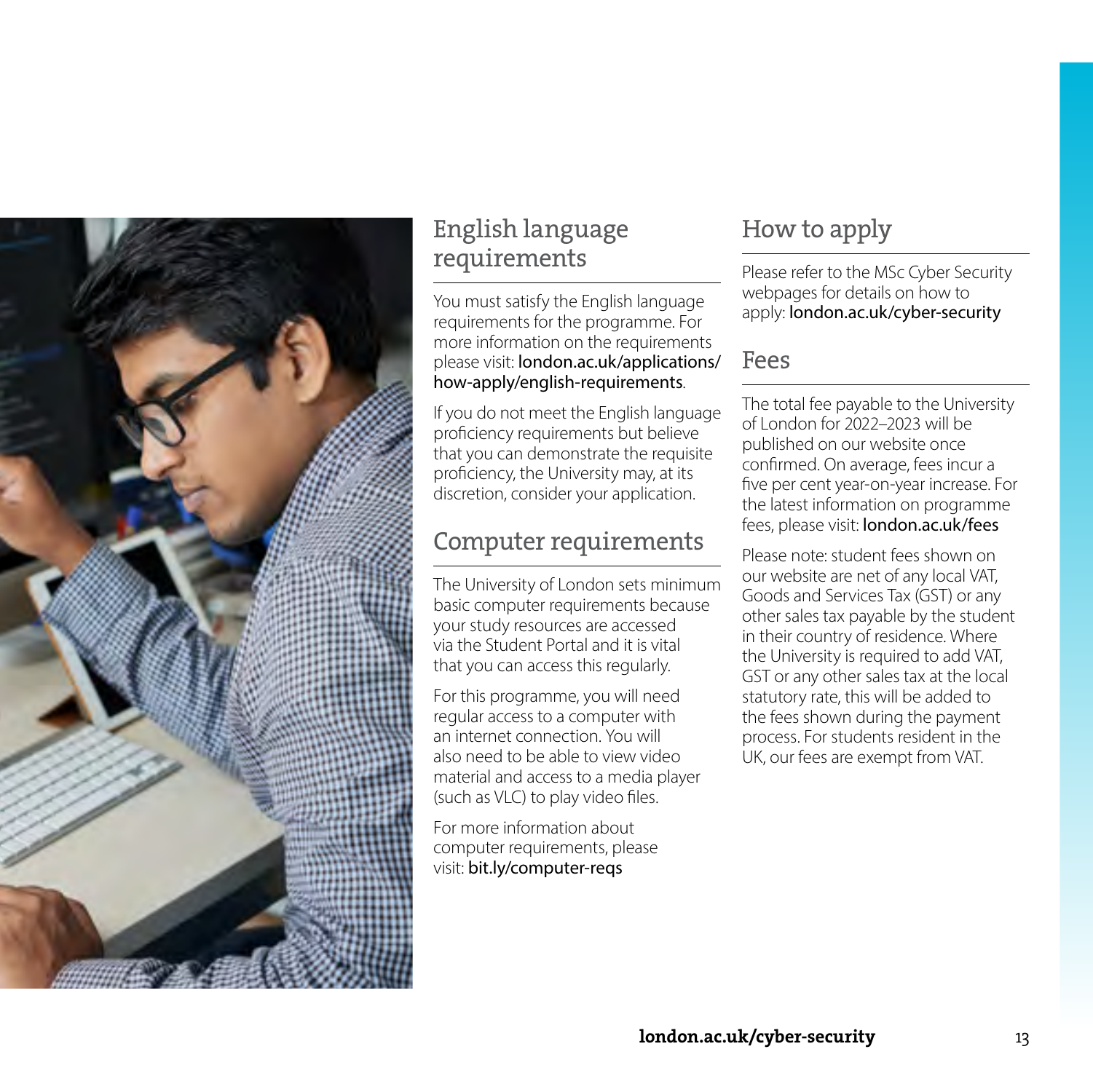<span id="page-13-0"></span>Postgraduate programmes in Cyber Security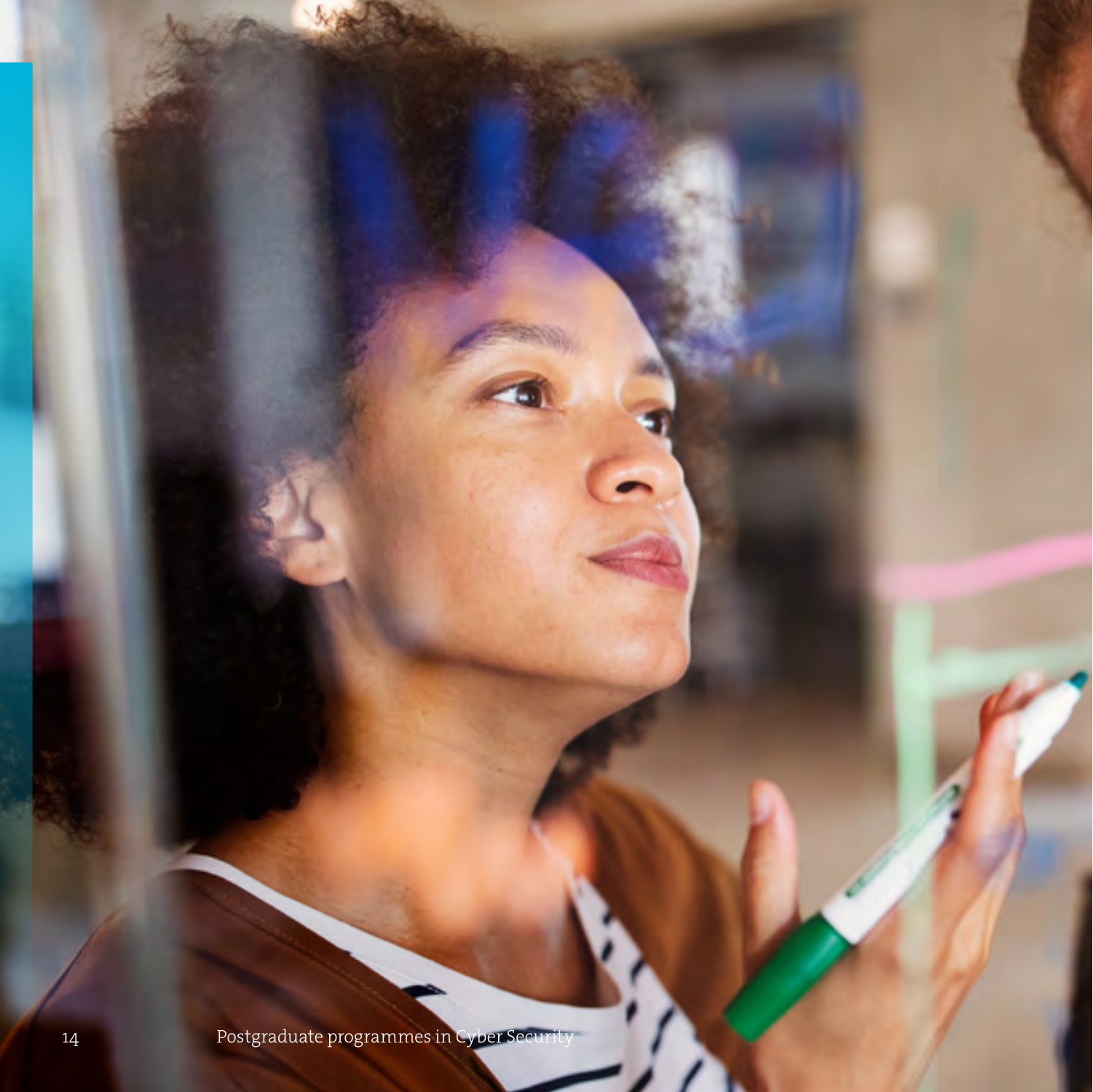The information contained in this prospectus was correct at the date of publication but may be subject to change. The University does not intend by publication or distribution of this prospectus to create any contractual or other legal relation with applicants, registered students, their advisers or any other persons. For the most up-to-date information, please visit our website.

#### Published by University of London.

Copyright © University of London, April 2022.

london.ac.uk/cyber-security 15

JEXT, MODIFIER ( SALL!